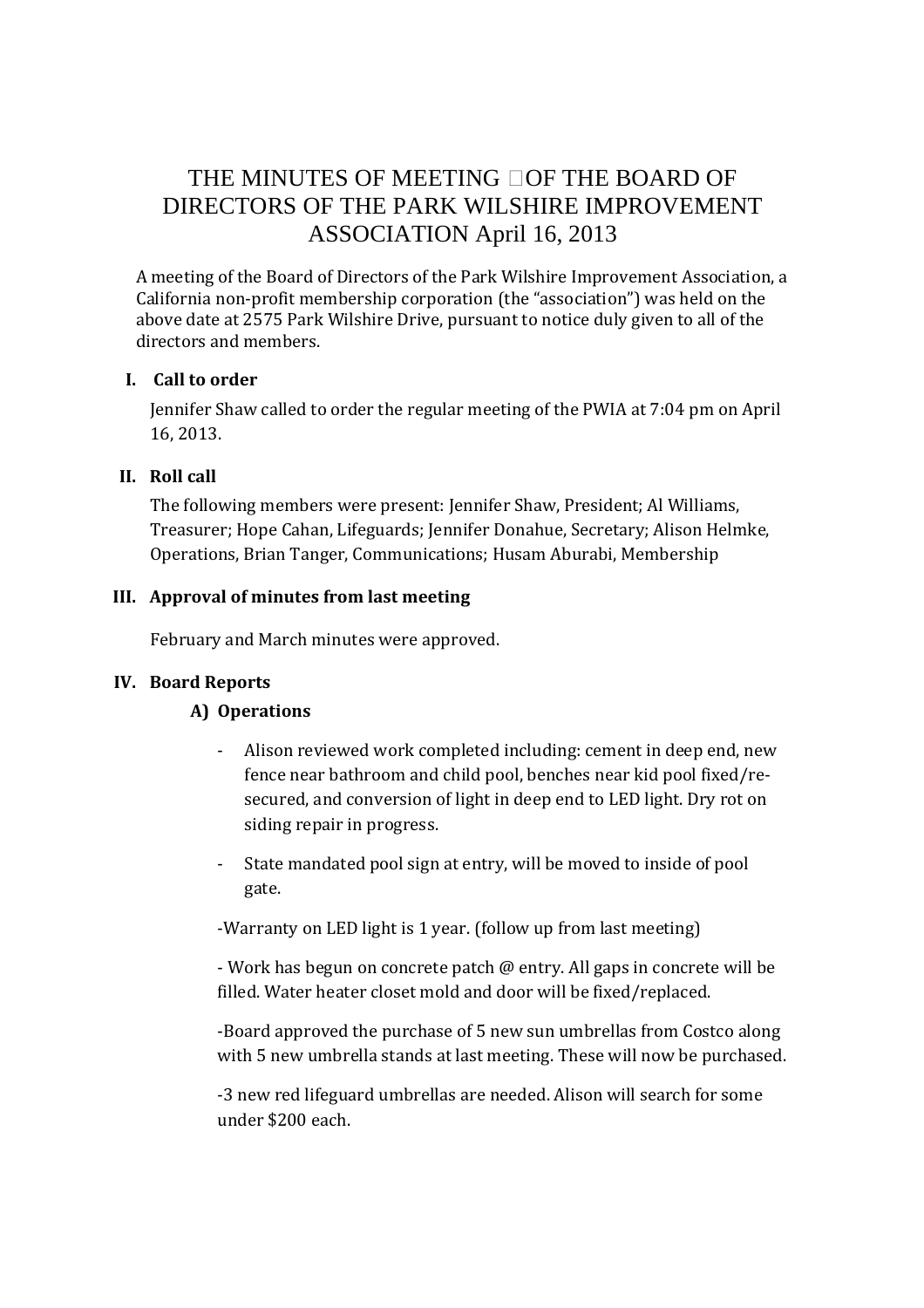- Alison proposed that the Pool pump building and bathrooms along with new fencing be painted with updated colors and for cohesiveness. Board approved.

- Susan Golden has requested to have a neighborhood watch meeting at PWIA June 27, 2013 @ 6:30pm. Pool parties will be blocked off for this day and time.

#### B) **Lifeguards and Swim Lessons**

- Swim lesson sign ups are scheduled for this Saturday, 4/20/13, 9am-12noon.

- Hope and Lauren will also be conducting a few lifeguard interviews this Saturday.

#### C) **Treasurer**

- Financial recap was provided.

 -\$22,572 was transferred into the reserve account. Reserve account balance as of today 4/16/13 is \$173,784

- Checking account balance today 4/16/13 is \$46,062

-Al will contact the city for trash pickup to restart.

### D) **Membership**

 - Registrations slowly coming in. Only ~35% of members have returned their dues so far. Husan will have a more detailed report on memberships next month.

#### E) **Communications/Events**

 - Tyson Tano is confirmed to share the "friend of the board" role with Susan Ahmann.

 - First newsletter to go out this week and will include swim lesson registration information, reminder of swim dues payment, work on pool update, and scheduled pool opening date of Friday, May 24th.

### F) **Secretary**

- March minutes will be sent to Tom for website posting this week.